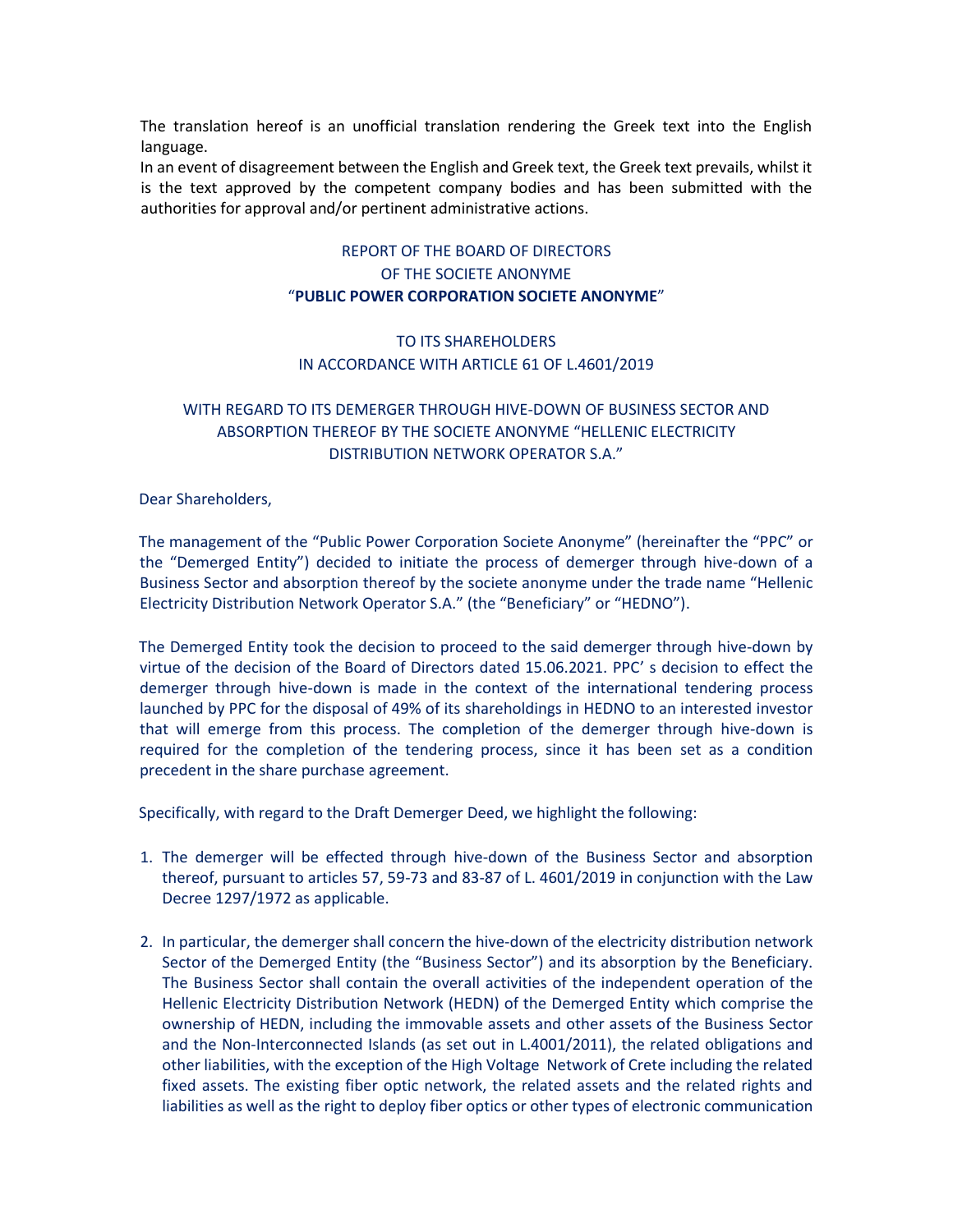networks on HEDN shall not be part of the Business Sector. PPC S.A. shall continue to be the Network Operator and to be liable to grand rights of access and rights of way to third parties, as specifically set out in L.4463/2017.

The assets of the hived-down Sector that will be transferred to the Beneficiary are reflected in the balance sheet of the transformation dated 31/3/2021 ("Transformation Balance Sheet") and are valuated for the purposes of the demerger according to the valuation report dated 29/6/2021 of the «Grant Thornton Chartered Accountants and Management Consultants Societe Anonyme" ("Valuation Report").

- 3. On the date of registration with the General Electronic Commercial Registry (G.E.MI) of the resolutions of the general meetings of the Demerged Entity and the Beneficiary on the approval of the demerger, pursuant to article 66 of L. 4601/2019, of the final demerger deed by the societes anonymes taking part in the demerger, which shall be drawn up as a notarial deed, of the related approval decision by the competent authority under article 69 of L. 4601/2019 for the completion of the publicity formalities of article 68 of L.4601/2019 as well as of the rest of documents as prescribed by law for each of the companies taking part in the demerger ("Demerger Date"), the demerger shall be concluded with the followings results for the Demerged Entity and the Beneficiary:
- a. The Beneficiary shall be substituted by the Demerged Entity ipso jure and without any other formalities as universal successor, pursuant to article 70 par. 2 of L. 4601/2019, in all property transferred to it (assets and liabilities of the hived-down Sector) and shall be the sole owner, occupier, possessor and holder of all assets, as reflected in the Transformation Balance Sheet and formed until the Demerger Date. In the context of the universal succession, the Beneficiary shall acquire all rights, obligations and in general all legal relationships of the hived-down Sector or those related thereto, including any administrative licenses issued in the name of the Demerged Entity by Public/independent Authorities and concerning the hived-down Sector. All other rights, obligations, intangible assets, claims and in general any other assets or liabilities relating to the hived-down Sector are transferred to the Beneficiary, without any specific reference in the Final Demerger Deed, to be drawn by means of a notarial deed, being required.

It is clarified that in the event of any assets, rights, obligations and in general assets or liabilities or legal relationships of the hived-down Sector or relating thereto that are governed by foreign law, which does not recognize the universal succession on sectors to be hived-down as provided for by the Greek law, the following shall apply: the Demerged Entity and the Beneficiary shall proceed to any necessary actions in order to conclude the transfer of the said assets, rights, obligations, and legal relationships to the Beneficiary pursuant to the provisions of the applicable law, as in force from time to time.

To the extent that it is not possible to transfer those mentioned hereinabove to the Beneficiary based on the above, on the one hand in relation to nontransferable obligations, the Beneficiary shall expressly and irrevocably undertake to fulfil such obligations, to remit to the Demerged Entity any amounts attributable to it without any undue delay and to compensate the Demerged Entity for any cost or damage that may result due to its failure to fulfill these obligations; on the other hand in relation to rights, the Demerged Entity shall expressly and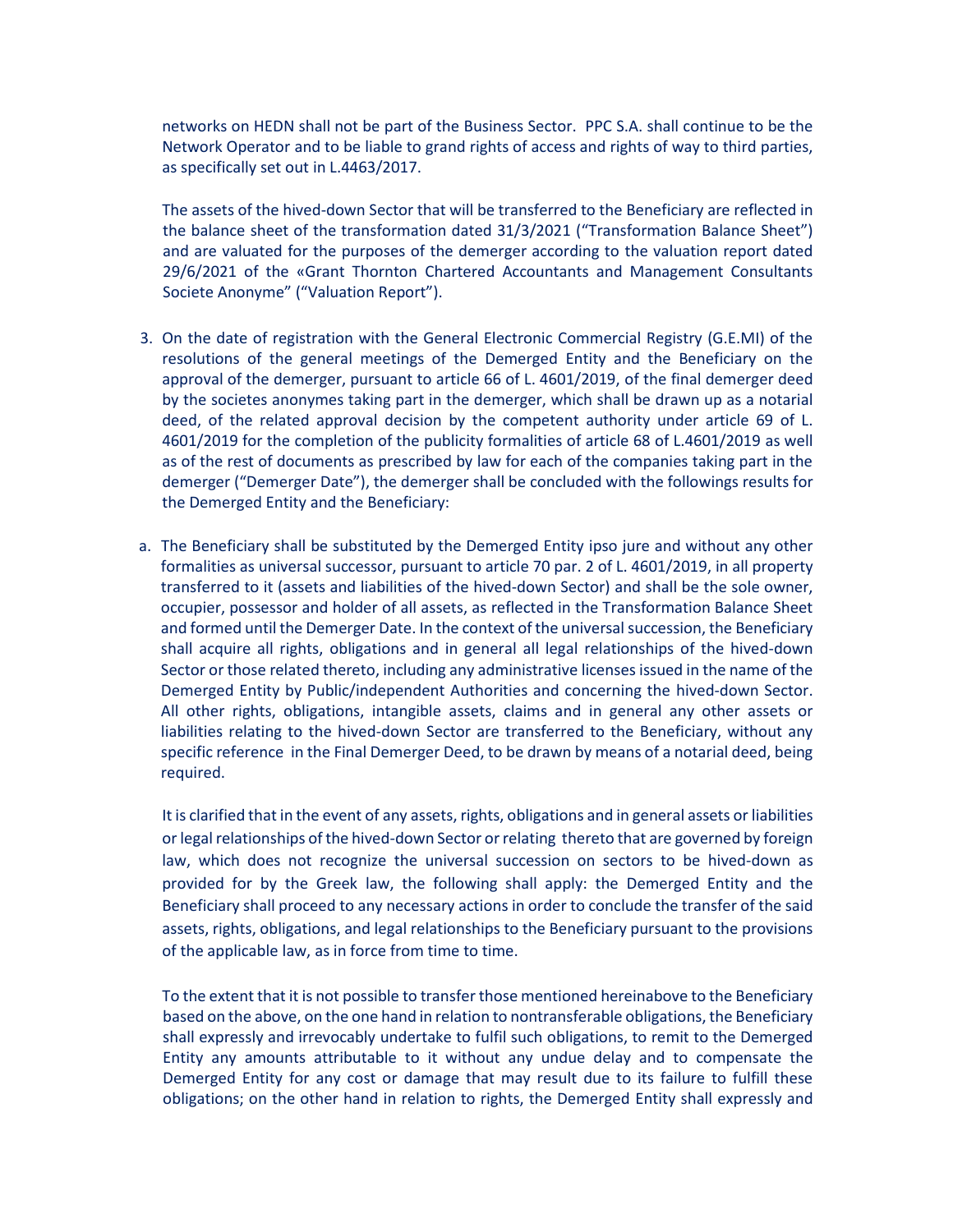irrevocably undertake to collect or liquidate these amounts, in accordance with the Beneficiary's instructions, shall not have the right to re-invest the above amounts, and shall subsequently deliver the liquidation proceeds to the Beneficiary without any undue delay; however, there shall be no obligation to remit any amount to the Beneficiary before collecting it. Moreover, the Demerged Entity shall not dispose of any such assets in any other way than to secure their corresponding remittance to the Beneficiary and subject to the prior written consent of the Beneficiary.

- b. Any pending lawsuits of the Demerged Entity, which relate to the hived-down Sector, shall be continued ipso jure by the Beneficiary or against it, without any specific reference being required on the part of the Beneficiary for the continuation of the proceedings, and no legal interruption of the trial shall take place as a result of the Demerger.
- 4. Due to the hive-down of the Business Sector from the Demerged Entity and its contribution to the Beneficiary, and in accordance with the financial data of the Transformation Balance Sheet and the Valuation Report, the share capital of the Beneficiary shall increase by the amount of EUR 953,662,960.00 through issuance of 95,366,296 new common registered shares with a nominal value of EUR10 each, to be received in their totality by the Demerged Entity on the Demerger Date. Therefore, the total share capital of the Beneficiary shall be as follows: EUR 991,214,970 divided into 99,121,497 shares with a nominal value of EUR10 each.

For the said share capital increase, the Articles of Incorporation of the Beneficiary shall be amended. The Beneficiary upon completion of the Business Sector's contribution shall be obliged to deliver promptly to the Demerged Entity 95,366,296 shares issued by the Beneficiary with a nominal value of EUR10 each, on which the Demerged Entity shall have full ownership, occupation and possession, thus remaining the sole 100% shareholder of the Beneficiary and indirectly the asset holder of the hived-down Sector, and shall proceed to all necessary actions in order to register the Demerged Entity as the sole shareholder in the shareholder registry kept by the Beneficiary, pursuant to article 40 par. 2 L. 4548/2018.

Given that in return for the contribution of the hived-down Sector, the Demerged Entity shall receive all the new shares of the Beneficiary, while it is already the sole shareholder of the Beneficiary, thus remaining indirectly the asset holder of the hived-down Sector, the exchange ratio has no practical implications and the terms of the demerger shall only be deemed fair and reasonable. In order to confirm the above, the Board of Directors of the Demerged Entity assigned the auditing firm «Grant Thornton Chartered Accountants and Management Consultants Societe Anonyme" and in particular Certified Auditors Dimitrios Douvris (Ref. No. SOEL 33921) and Marilena Bouzoura (Ref. No. SOEL 30511) to provide an opinion, which in relation to the exchange ratio contains the following statement: "Pursuant to par. 2 of Article 57 L.4601/2019, there is no share exchange ratio, since the contribution of the Business Sector is effected from a Demerged Entity and is contributed to an existing beneficiary which is 100% subsidiary of the Demerged Entity, by disposing of all its new shares to the Demerged Entity. Therefore, there is no need to provide information on valuation methods for the determination of a proposed share exchange ratio. This hive-down is fair and reasonable since the Demerged Entity will receive all the Beneficiary's new shares in return for the contributed assets and will continue to hold 100% of the Beneficiary's shares.".